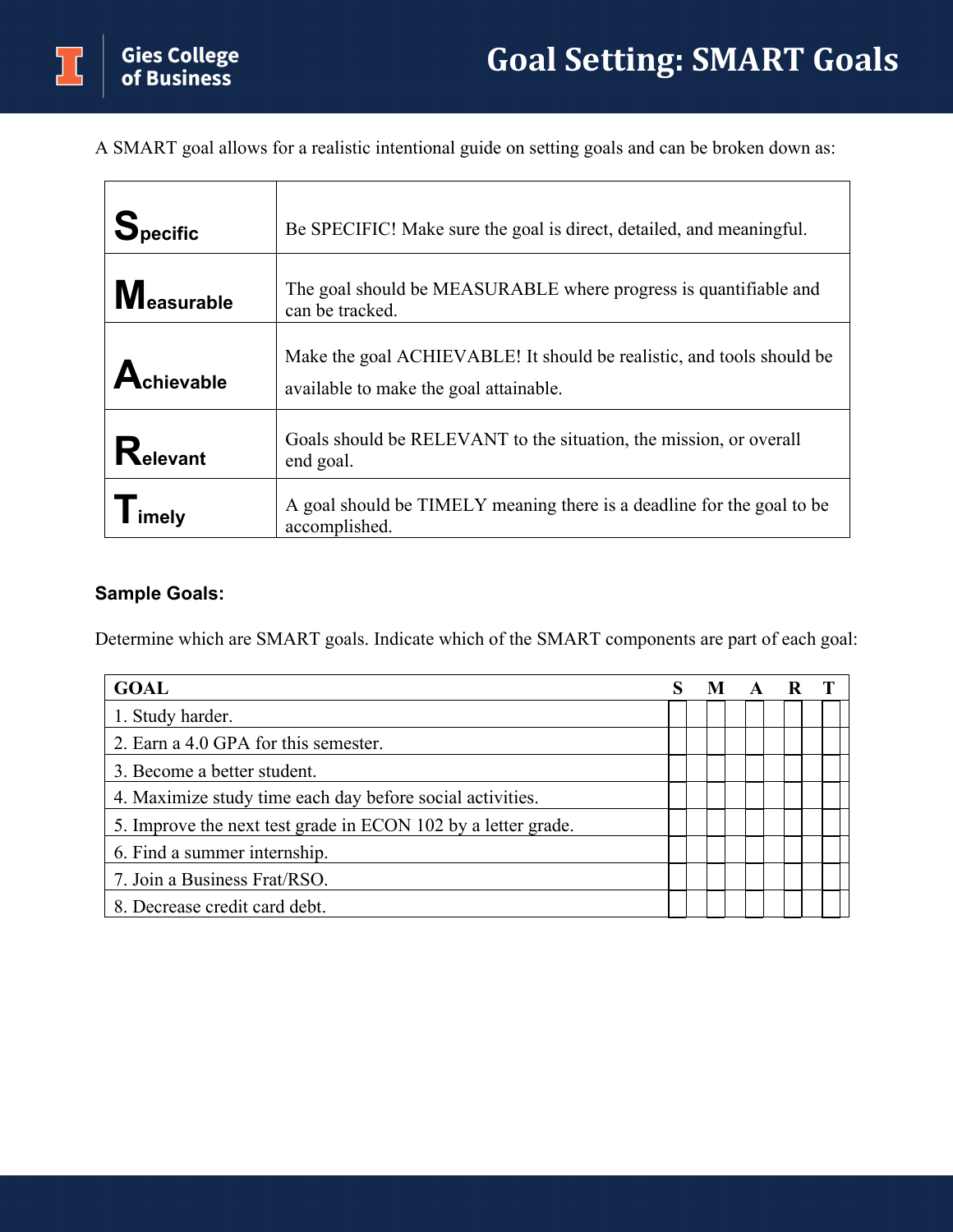

Now it's your turn to create some SMART Goals for yourself!

## **Part 1.** Write Down 4 Goals:

|                  | S.M.A.R.T.        |
|------------------|-------------------|
| . .              | Goals             |
| 2.               | Specific          |
|                  | <b>Measurable</b> |
| 3.               | Attainable        |
|                  | Relevant          |
| $\overline{4}$ . | Timely            |

Great job on your goals, but now pick just one that you can evaluate

below.

Part 2. Break down the goal you picked into smaller pieces.

| Steps to take: | Time needed for the goal: | Deadline: |
|----------------|---------------------------|-----------|
|                |                           |           |
|                |                           |           |
|                |                           |           |
|                |                           |           |
|                |                           |           |
|                |                           |           |
|                |                           |           |

\_\_\_\_\_\_\_\_\_\_\_\_\_\_\_\_\_\_\_\_\_\_\_\_\_\_\_\_\_\_\_\_\_\_\_\_\_\_\_\_\_\_\_\_\_\_\_\_\_\_\_\_\_\_\_\_\_\_\_\_\_\_\_\_\_\_\_\_\_\_\_\_\_\_\_\_\_\_

\_\_\_\_\_\_\_\_\_\_\_\_\_\_\_\_\_\_\_\_\_\_\_\_\_\_\_\_\_\_\_\_\_\_\_\_\_\_\_\_\_\_\_\_\_\_\_\_\_\_\_\_\_\_\_\_\_\_\_\_\_\_\_\_\_\_\_\_\_\_\_\_\_\_\_\_\_\_

Part 3. What, who, where, and when are needed to achieve this goal?